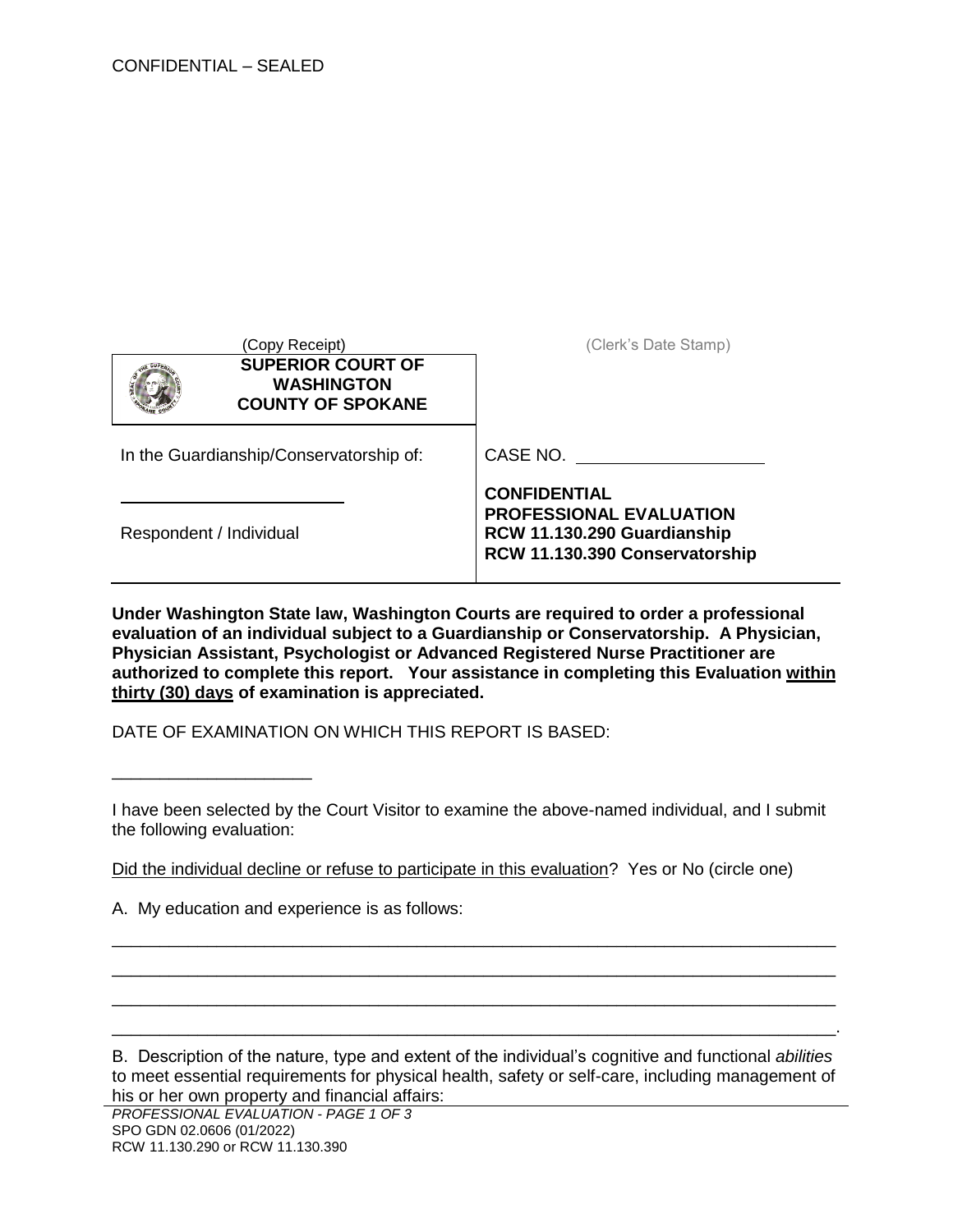CONFIDENTIAL – SEALED

C. Description of the nature, type and extent of the individual's cognitive and functional *limitations* to meet essential requirements for physical health, safety or self-care, including management of his or her own property and financial affairs:

\_\_\_\_\_\_\_\_\_\_\_\_\_\_\_\_\_\_\_\_\_\_\_\_\_\_\_\_\_\_\_\_\_\_\_\_\_\_\_\_\_\_\_\_\_\_\_\_\_\_\_\_\_\_\_\_\_\_\_\_\_\_\_\_\_\_\_\_\_\_\_\_\_\_\_\_ \_\_\_\_\_\_\_\_\_\_\_\_\_\_\_\_\_\_\_\_\_\_\_\_\_\_\_\_\_\_\_\_\_\_\_\_\_\_\_\_\_\_\_\_\_\_\_\_\_\_\_\_\_\_\_\_\_\_\_\_\_\_\_\_\_\_\_\_\_\_\_\_\_\_\_\_ \_\_\_\_\_\_\_\_\_\_\_\_\_\_\_\_\_\_\_\_\_\_\_\_\_\_\_\_\_\_\_\_\_\_\_\_\_\_\_\_\_\_\_\_\_\_\_\_\_\_\_\_\_\_\_\_\_\_\_\_\_\_\_\_\_\_\_\_\_\_\_\_\_\_\_\_ \_\_\_\_\_\_\_\_\_\_\_\_\_\_\_\_\_\_\_\_\_\_\_\_\_\_\_\_\_\_\_\_\_\_\_\_\_\_\_\_\_\_\_\_\_\_\_\_\_\_\_\_\_\_\_\_\_\_\_\_\_\_\_\_\_\_\_\_\_\_\_\_\_\_\_\_.

D. What is the prognosis for improvement regarding the ability of the individual to manage their property or financial affairs?

\_\_\_\_\_\_\_\_\_\_\_\_\_\_\_\_\_\_\_\_\_\_\_\_\_\_\_\_\_\_\_\_\_\_\_\_\_\_\_\_\_\_\_\_\_\_\_\_\_\_\_\_\_\_\_\_\_\_\_\_\_\_\_\_\_\_\_\_\_\_\_\_\_\_\_\_ \_\_\_\_\_\_\_\_\_\_\_\_\_\_\_\_\_\_\_\_\_\_\_\_\_\_\_\_\_\_\_\_\_\_\_\_\_\_\_\_\_\_\_\_\_\_\_\_\_\_\_\_\_\_\_\_\_\_\_\_\_\_\_\_\_\_\_\_\_\_\_\_\_\_\_\_.

\_\_\_\_\_\_\_\_\_\_\_\_\_\_\_\_\_\_\_\_\_\_\_\_\_\_\_\_\_\_\_\_\_\_\_\_\_\_\_\_\_\_\_\_\_\_\_\_\_\_\_\_\_\_\_\_\_\_\_\_\_\_\_\_\_\_\_\_\_\_\_\_\_\_\_\_ \_\_\_\_\_\_\_\_\_\_\_\_\_\_\_\_\_\_\_\_\_\_\_\_\_\_\_\_\_\_\_\_\_\_\_\_\_\_\_\_\_\_\_\_\_\_\_\_\_\_\_\_\_\_\_\_\_\_\_\_\_\_\_\_\_\_\_\_\_\_\_\_\_\_\_\_ \_\_\_\_\_\_\_\_\_\_\_\_\_\_\_\_\_\_\_\_\_\_\_\_\_\_\_\_\_\_\_\_\_\_\_\_\_\_\_\_\_\_\_\_\_\_\_\_\_\_\_\_\_\_\_\_\_\_\_\_\_\_\_\_\_\_\_\_\_\_\_\_\_\_\_\_ \_\_\_\_\_\_\_\_\_\_\_\_\_\_\_\_\_\_\_\_\_\_\_\_\_\_\_\_\_\_\_\_\_\_\_\_\_\_\_\_\_\_\_\_\_\_\_\_\_\_\_\_\_\_\_\_\_\_\_\_\_\_\_\_\_\_\_\_\_\_\_\_\_\_\_\_.

E. What is the prognosis for improvement regarding the ability to meet essential requirements for physical health, safety or self-care, and recommendation for the appropriate treatment, support or habilitation plan:

\_\_\_\_\_\_\_\_\_\_\_\_\_\_\_\_\_\_\_\_\_\_\_\_\_\_\_\_\_\_\_\_\_\_\_\_\_\_\_\_\_\_\_\_\_\_\_\_\_\_\_\_\_\_\_\_\_\_\_\_\_\_\_\_\_\_\_\_\_\_\_\_\_\_\_\_ \_\_\_\_\_\_\_\_\_\_\_\_\_\_\_\_\_\_\_\_\_\_\_\_\_\_\_\_\_\_\_\_\_\_\_\_\_\_\_\_\_\_\_\_\_\_\_\_\_\_\_\_\_\_\_\_\_\_\_\_\_\_\_\_\_\_\_\_\_\_\_\_\_\_\_\_ \_\_\_\_\_\_\_\_\_\_\_\_\_\_\_\_\_\_\_\_\_\_\_\_\_\_\_\_\_\_\_\_\_\_\_\_\_\_\_\_\_\_\_\_\_\_\_\_\_\_\_\_\_\_\_\_\_\_\_\_\_\_\_\_\_\_\_\_\_\_\_\_\_\_\_\_ \_\_\_\_\_\_\_\_\_\_\_\_\_\_\_\_\_\_\_\_\_\_\_\_\_\_\_\_\_\_\_\_\_\_\_\_\_\_\_\_\_\_\_\_\_\_\_\_\_\_\_\_\_\_\_\_\_\_\_\_\_\_\_\_\_\_\_\_\_\_\_\_\_\_\_\_.

F. Did any evaluation conducted (or reviewed) describe or detail the individual's physical and mental condition? If so, please describe diagnoses:

\_\_\_\_\_\_\_\_\_\_\_\_\_\_\_\_\_\_\_\_\_\_\_\_\_\_\_\_\_\_\_\_\_\_\_\_\_\_\_\_\_\_\_\_\_\_\_\_\_\_\_\_\_\_\_\_\_\_\_\_\_\_\_\_\_\_\_\_\_\_\_\_\_\_\_\_ \_\_\_\_\_\_\_\_\_\_\_\_\_\_\_\_\_\_\_\_\_\_\_\_\_\_\_\_\_\_\_\_\_\_\_\_\_\_\_\_\_\_\_\_\_\_\_\_\_\_\_\_\_\_\_\_\_\_\_\_\_\_\_\_\_\_\_\_\_\_\_\_\_\_\_\_ \_\_\_\_\_\_\_\_\_\_\_\_\_\_\_\_\_\_\_\_\_\_\_\_\_\_\_\_\_\_\_\_\_\_\_\_\_\_\_\_\_\_\_\_\_\_\_\_\_\_\_\_\_\_\_\_\_\_\_\_\_\_\_\_\_\_\_\_\_\_\_\_\_\_\_\_ \_\_\_\_\_\_\_\_\_\_\_\_\_\_\_\_\_\_\_\_\_\_\_\_\_\_\_\_\_\_\_\_\_\_\_\_\_\_\_\_\_\_\_\_\_\_\_\_\_\_\_\_\_\_\_\_\_\_\_\_\_\_\_\_\_\_\_\_\_\_\_\_\_\_\_\_.

G. Please describe and include information gained from any evaluation related to educational potential, adaptive behavior or social skills: